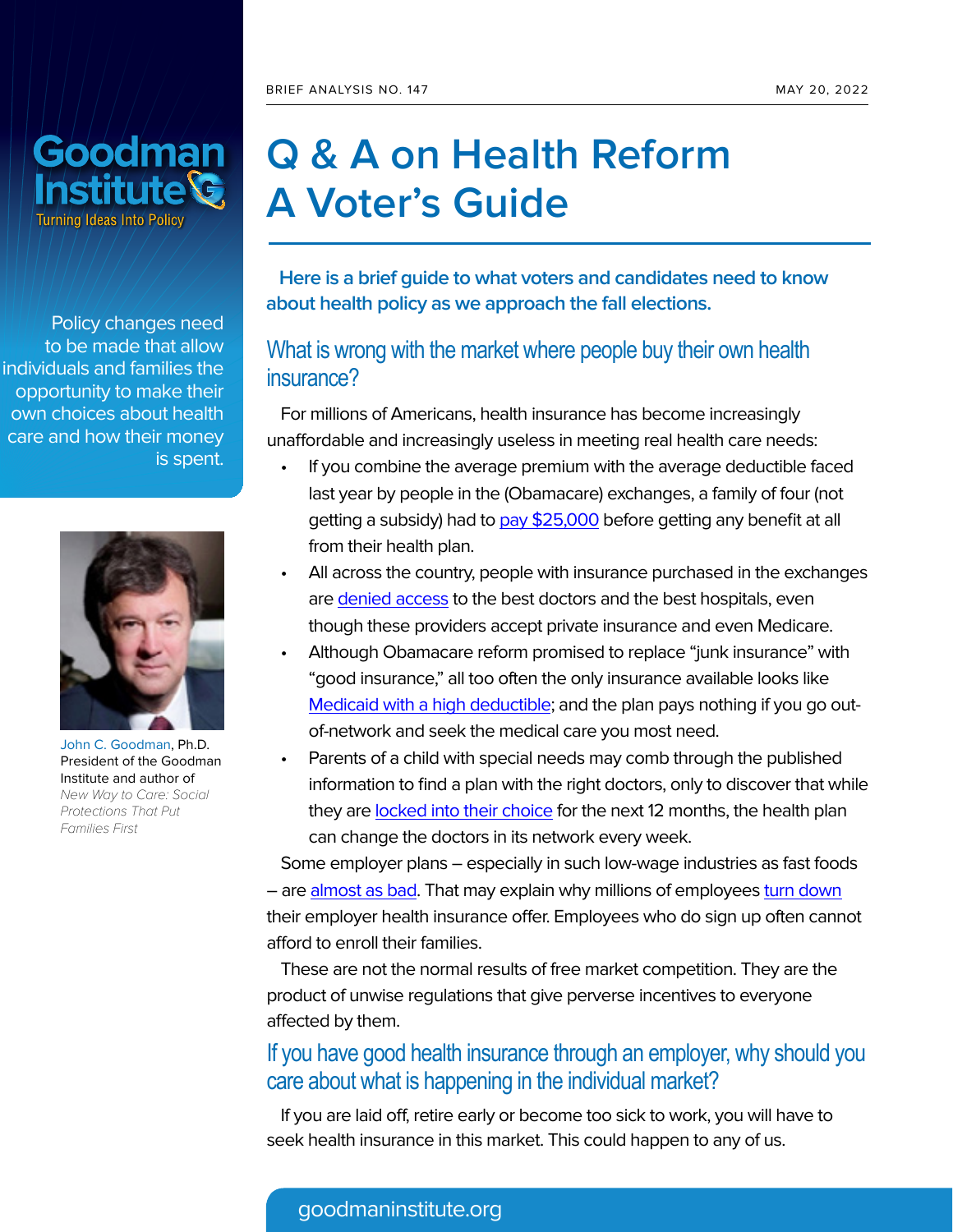# Why are deductibles and premiums so high in the individual market?

Because of Obamacare regulations. Although the individual mandate to buy health insurance was repealed, the mandate still applies to sellers of health insurance. The only type of plan they can offer you is bloated with benefits you may not want or need. Also, regulations allow people to game the system, i.e., by remaining uninsured while they are healthy and enrolling only after they get sick. If only sick people are enrolled, costs and therefore premiums have to be much higher.

# Aren't there some alternatives to the Obamacare insurance sold in the exchanges?

Yes. The most popular alternative in many states is called ["short](https://www.forbes.com/sites/johngoodman/2020/06/29/short-term-insurance-is-not-the-problem-its-the-solution/?sh=4902f82f5d5c)[term insurance](https://www.forbes.com/sites/johngoodman/2020/06/29/short-term-insurance-is-not-the-problem-its-the-solution/?sh=4902f82f5d5c)." These plans are not subject to Obamacare regulations and they have much lower

premiums and lower out-of-pocket costs. The Obama administration tried to regulate these plans virtually out of existence – by limiting the duration of coverage to only three months, with no renewal. The Trump administration reversed course – allowing plans with 12 months' duration and renewals for up to three years. The Biden administration is threatening to revert to Obama regulations.

Since all of these changes are being made by executive order, without any act of Congress, access to affordable health insurance is seesawing from administration to administration. Congress could make affordable insurance permanent with appropriate legislation.

A more thoughtful solution is to let the private sector do what markets do best – give people the kind of insurance they want to buy.

# If people buy insurance that meets their personal needs, won't they be tempted to avoid coverage that is socially important?

They might. For example, they might choose to avoid coverage for substance abuse or for mental health care. Or, they might have insufficient catastrophic coverage for very rare and very expensive medical events.

One solution to this problem is already part of current law. If people with a short-term plan experience an unanticipated and uninsured-for medical need, they can always return to the Obamacare exchanges and enroll in a plan that covers virtually everything.

A more thoughtful solution is to let the private sector do what markets do best – give people

> the kind of insurance they want to buy. If that leaves some socially important needs unmet, meeting those needs is the [ideal role for a](https://www.goodmaninstitute.org/wp-content/uploads/2016/05/A-Workable-Safety-Net.pdf)  [safety net](https://www.goodmaninstitute.org/wp-content/uploads/2016/05/A-Workable-Safety-Net.pdf).

# Do the congressional Democrats have a solution to the problem of outrageous out-ofpocket costs?

What is being offered in the individual market right now are plans that no one is buying without a large subsidy. As a result, the unsubsidized market was in a free fall (sometimes called a "death spiral") until recently. Last year, Congress passed the American Rescue Plan Act, which extended Obamacare subsidies to high-income families to try to lure them back into the market. Not only is this a regressive law, giving money to rich people through taxes paid by everyone, it is also very wasteful because the new subsidies are mainly going to people who had already found insurance alternatives.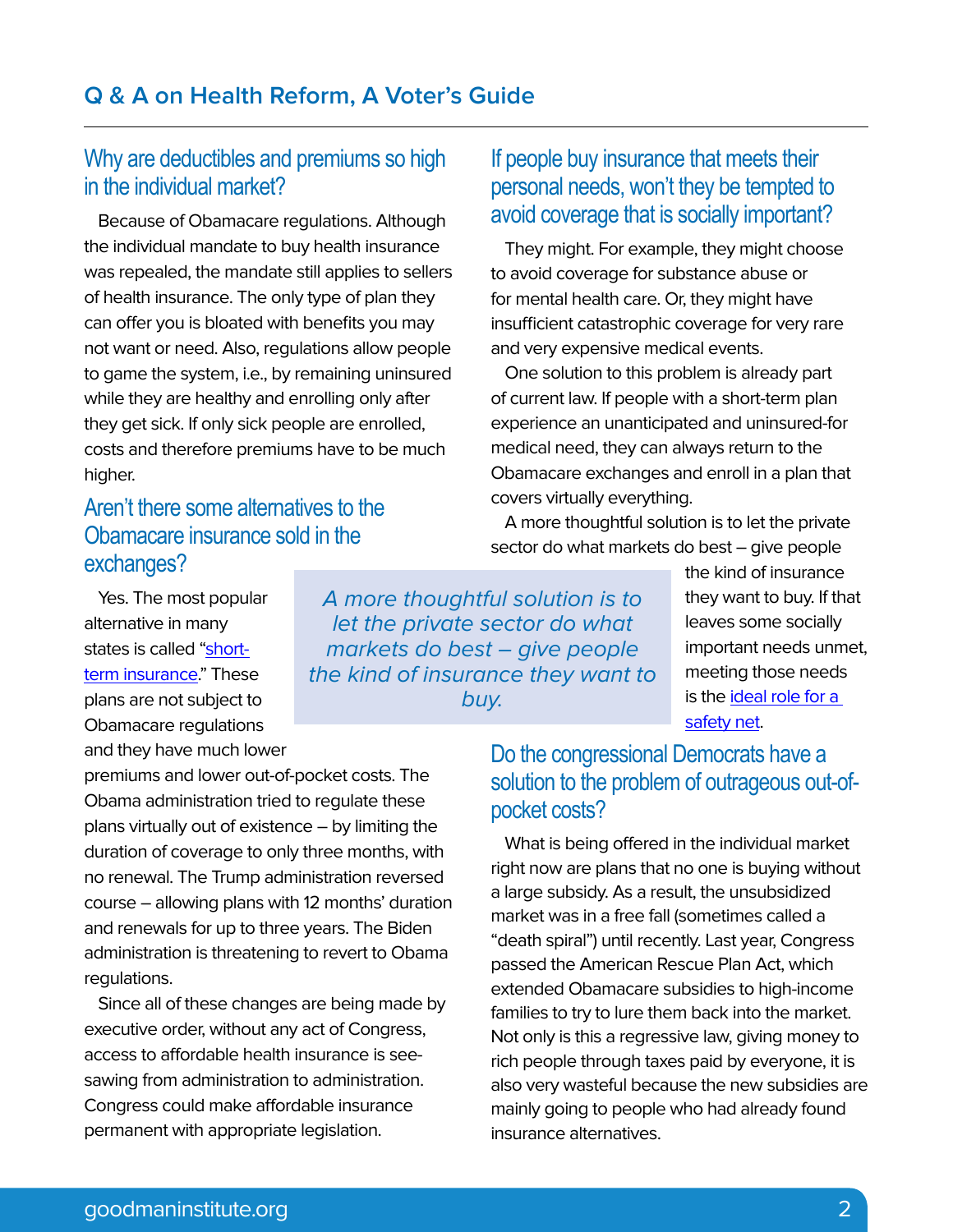

It appears that we are [spending \\$17,000](https://edlabor.house.gov/imo/media/doc/BlaseBrianTestimony%200217221.pdf) for every newly insured person because of the new subsidies. The subsidies end after 2022 and they are the subject of partisan divide.

#### Why do so many plans exclude the best doctors and the best hospitals?

In the beginning some didn't. Blue Cross of Texas, for example, started out offering individuals the same kind of insurance it offered employers. In the space of a few years the insurer

lost one billion dollars. The insurer that has been the most successful (with about one-fifth of all the exchange plans sold in the country) is Centene  $-$  a company that started life as a Medicaid contractor. Centene offers what looks like Medicaid

with a high deductible. It pays provider fees that are close to what Medicaid pays. Providers that refuse to accept those low fees are not in Centene's network.

Centene's strategy works because cut-rate doctor fees allow it to charge lower premiums, and that attracts healthy people who don't care very much about provider networks. Sick people who search through insurer networks to find the best providers for their care will tend to join some other plan.

Centene's success reflects a "race to the bottom" in which the quality of coverage offered in the exchanges has gotten progressively worse through time.

## How can we reform the market to give people access to the providers that can best meet their needs?

We already have [a model](https://www.goodmaninstitute.org/2021/03/17/how-to-reform-obamacare/) that is far superior to what is happening in the individual market.

in our heath care system where private plans compete and enrollees choose among them in an open enrollment period. Like the individual market, Medicare Advantage has government subsidies and no discrimination based on preexisting conditions.

Medicare Advantage (MA) is the only other place

But unlike the individual market, MA plans can specialize in such chronic problems as diabetes, heart disease, cancer care, etc. And because

> the plans get a subsidized premium that reflects the expected cost of treating their enrollees, these plans find it profitable to attract enrollees with serious problems. MA plans can ask health questions, request to see medical records and exclude

people who do not have the disease the plans specialize in. As a result, there is an emerging market for chronic care in Medicare.

By contrast, in the Obamacare exchanges, health plans seem to be vying to attract the healthy and avoid the sick.

Medicare Advantage is not perfect. But it is a starting point from which to build a [workable](https://www.goodmaninstitute.org/wp-content/uploads/2016/04/BA-106.pdf)  [health insurance exchange](https://www.goodmaninstitute.org/wp-content/uploads/2016/04/BA-106.pdf).

## Do the congressional Democrats have a solution for the problem of health plans with inadequate access to care?

No.

## Why can't your employer buy insurance for you that you own and can take with you when you leave employment?

This is another issue on which the two parties have radically different views.

During the Obama administration, personal and

In the Obamacare exchanges, health plans seem to be vying to attract the healthy and avoid the sick.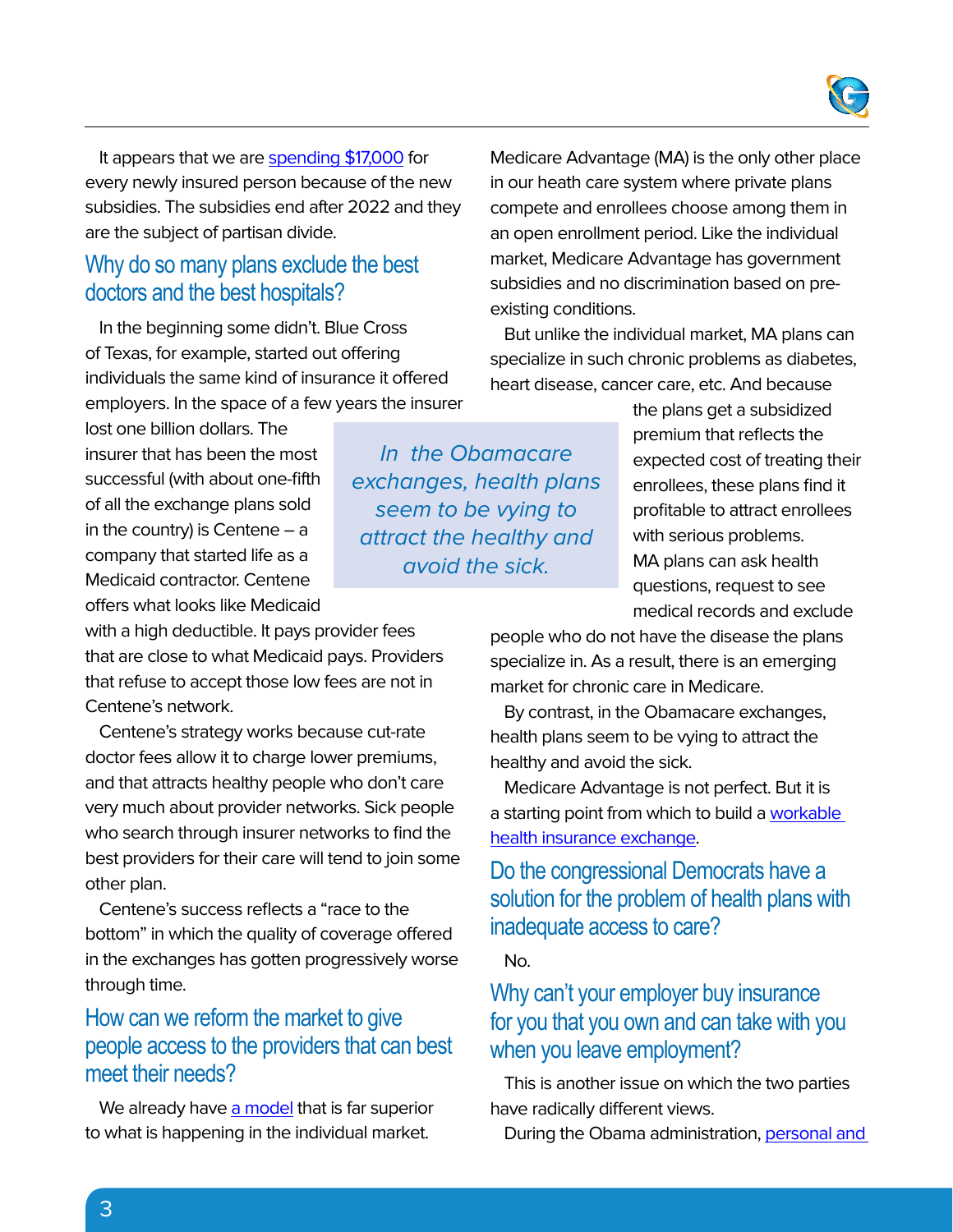[portable health insurance](https://www.goodmaninstitute.org/wp-content/uploads/2016/04/BA-105.pdf) funded by an employer was against the law. An employer caught doing it was subject to fines as high as [\\$100 per](https://www.forbes.com/sites/gracemarieturner/2015/06/30/small-businesses-threatened-with-36500-irs-fines-for-helping-employees-with-health-costs/?sh=4065045e77f7)  [employee per day.](https://www.forbes.com/sites/gracemarieturner/2015/06/30/small-businesses-threatened-with-36500-irs-fines-for-helping-employees-with-health-costs/?sh=4065045e77f7) President Trump countered with an [executive order](https://www.goodmaninstitute.org/2019/06/28/a-win-for-the-goodman-institute/) that not only allows employers to purchase individually owned health insurance, but actually encourages it.

Again, we are dealing with contrasting executive orders – not congressional action – and no policy can be considered permanent. That's why it is important for Congress to act.

# Is virtual medicine here to stay?

Not unless Congress acts. Before the Covid pandemic, it was illegal for doctors to treat Medicare patients by means of phone, email, Zoom, Skype, etc. – with very few exceptions. For younger people, almost all communication devices violated privacy laws. When Covid hit, Congress temporarily suspended these

barriers and many state governments suspended their restrictions as well. The reason [telehealth exploded](https://oig.hhs.gov/oei/reports/OEI-02-20-00520.asp) so quickly is because the Trump administration believed in it and had already spent several years getting ready to promote it.

Virtual medicine (telehealth) is a temporary freedom that will go away unless Congress acts to make it permanent.

"care" doctors) who provide round-the-clock availability for all primary care for a very modest monthly fee. Especially attractive is the ability of patients to talk to their doctors by phone or email or Skype at nights and on weekends instead of going to the emergency room. Although employers can pay for such a service, what they can't do is put money into an account for each employee and let that employee choose the direct primary care doctor of his or her choice.

The Trump administration tried to solve this problem by attempting to persuade the IRS to change federal regulations. Unfortunately, the attempt failed.

Clearly, Congress needs to act.

## Why can't patients manage more of their health insurance money?

It's not for everyone, but studies show that many chronic patients (with appropriate training)

> ca[n manage their own care](https://khn.org/news/with-chronic-illness-you-are-your-own-best-friend/?utm_campaign=KHN%3A+First+Edition&utm_source=hs_email&utm_medium=email&utm_content=33922464&_hsenc=p2ANqtz-9etqh2n2nyNS233OwEKy_zDkHhnijsiNflvfu91UcW-VbiCpRdkO5nTEy7qGQXuER_8XaKmFreOYjxupFl5DCdgVEZaw&_hsmi=33922464) as well or better than through traditional doctor care. If they can manage their own care, shouldn't they also be allowed to [manage the money](https://www.healthaffairs.org/do/10.1377/forefront.20090212.000502/full/) that pays for that care? By using MinuteClinics, discount pharmacies,

All the new-found freedoms are temporary, however. They are almost all tied to Covid. If the pandemic appears to no longer qualify as an "emergency" problem, telehealth is scheduled to [go away as well.](https://heartlanddailynews.com/2022/03/congress-extends-telehealth-beyond-pandemic/)

This is another area where Congress needs to act.

## Why don't more people have 24/7 access to primary care?

One of the fastest growing developments in health care is the emergence of doctors (called comparison shopping and other techniques, a great deal of money might be saved, and the patients should be able to keep what they don't spend.

More generally, it ought to be easy for employers to let employees keep the savings when they make cost-effective choices.

#### Why are drug costs so high?

Most drugs are not very expensive. [About 90%](https://www.cbo.gov/system/files/2022-01/57050-Rx-Spending.pdf) of all drugs consumed in the U.S. are generic and the U.S. has some of the lowest generic prices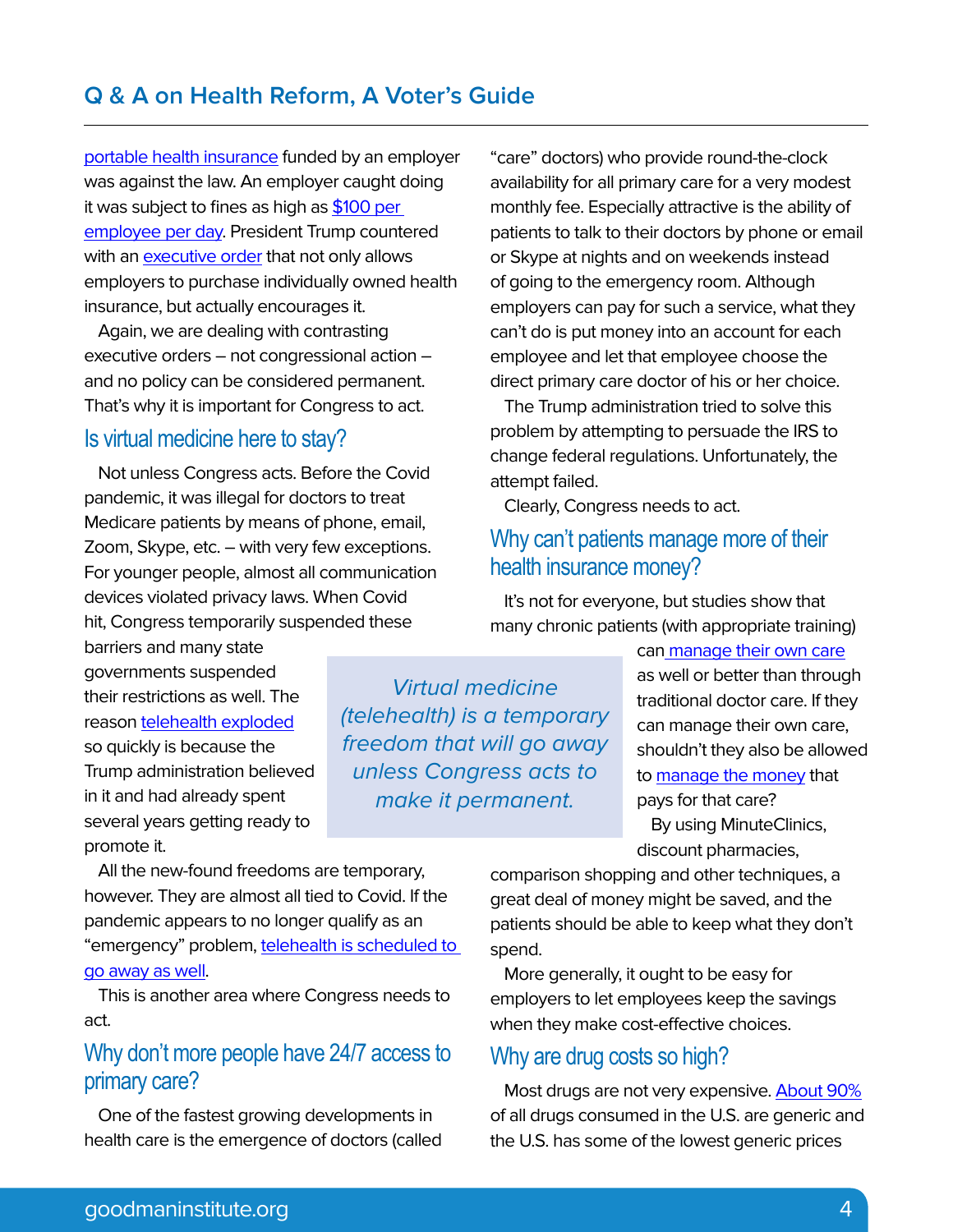

in the developed world – lower than Canada, for example. And we are getting a very good return on money spent on drugs. Drug therapy is much more cost-effective than doctor therapy or hospital therapy.

We have made enormous progress – especially in the area of chronic illness. Drugs are what keep chronic patients alive, functional and out of the hospital. Drugs are what turned AIDS from a death sentence into a chronic illness. Vaccines for Covid have saved hundreds of thousands of lives in the U.S. alone.

So, why do some people face really high drug costs? Often, it is because of perverse incentives created by unwise regulations.

**Health plans in the Obamacare exchanges.** You would think that these plans would have a self-interest in encouraging proper drug compliance. Giving away insulin for free is a lot cheaper than paying for emergency room visits. Giving AIDS patients drugs for free is a lot cheaper than hospitalization. But here is

something that is even less expensive for health plan managers: encouraging chronic patients to leave your plan and join some other plan. The incentives to attract the healthy and avoid the sick are often stronger than the incentives

to game the system – by remaining uninsured while they are healthy and then enrolling in a plan after they get sick.

No one should be allowed

health problems. Moreover, until recently, federal law did not allow employer plans to give free insulin to a diabetic if the employee had a Health Savings Account (as 30 million Americans do). The Trump administration [revoked this restriction](https://www.wsj.com/articles/patients-with-high-deductible-health-plans-to-get-greater-flexibility-11563372139) by executive order. But, as noted, executive orders are not permanent – they can always be challenged in court or changed by the next administration.

**Medicare:** The Part D drug benefit has had misplaced priorities since day one. The program pays for many small expenditures that seniors could easily afford on their own, while leaving some patients exposed to [thousands of dollars](https://www.kff.org/medicare/issue-brief/the-out-of-pocket-cost-burden-for-specialty-drugs-in-medicare-part-d-in-2019/) of out-of-pocket costs.

All of these perverse incentives could be changed with appropriate congressional action.

#### What should be done about pre-existing conditions?

People who have been continuously insured should be able to enroll in plans with comparable

> coverage without regard to health status. But no one should be allowed to game the system – by remaining uninsured while they are healthy and then enrolling in a plan after they get sick. This is happening today and it is

one reason plans in the exchanges are so costly.

This principle of "no gaming" has long been incorporated in the Medicare program. Seniors who do not enroll in Medicare Part B when they are eligible are penalized – and the longer the delay, the greater the penalty. In the Medigap program (supplemental Medicare plans) in some states, people who do not enroll when eligible can be "underwritten" and charged a premium

to keep sick people well. Plans with really high deductibles, for example, are not going to be attractive to chronic patients with expensive drug needs.

**Employer plans.** The perverse incentives here are not as bad as they are in the individual market, but they are still present. Federal law gives employers incentives to adopt health plans that are not attractive to people with expensive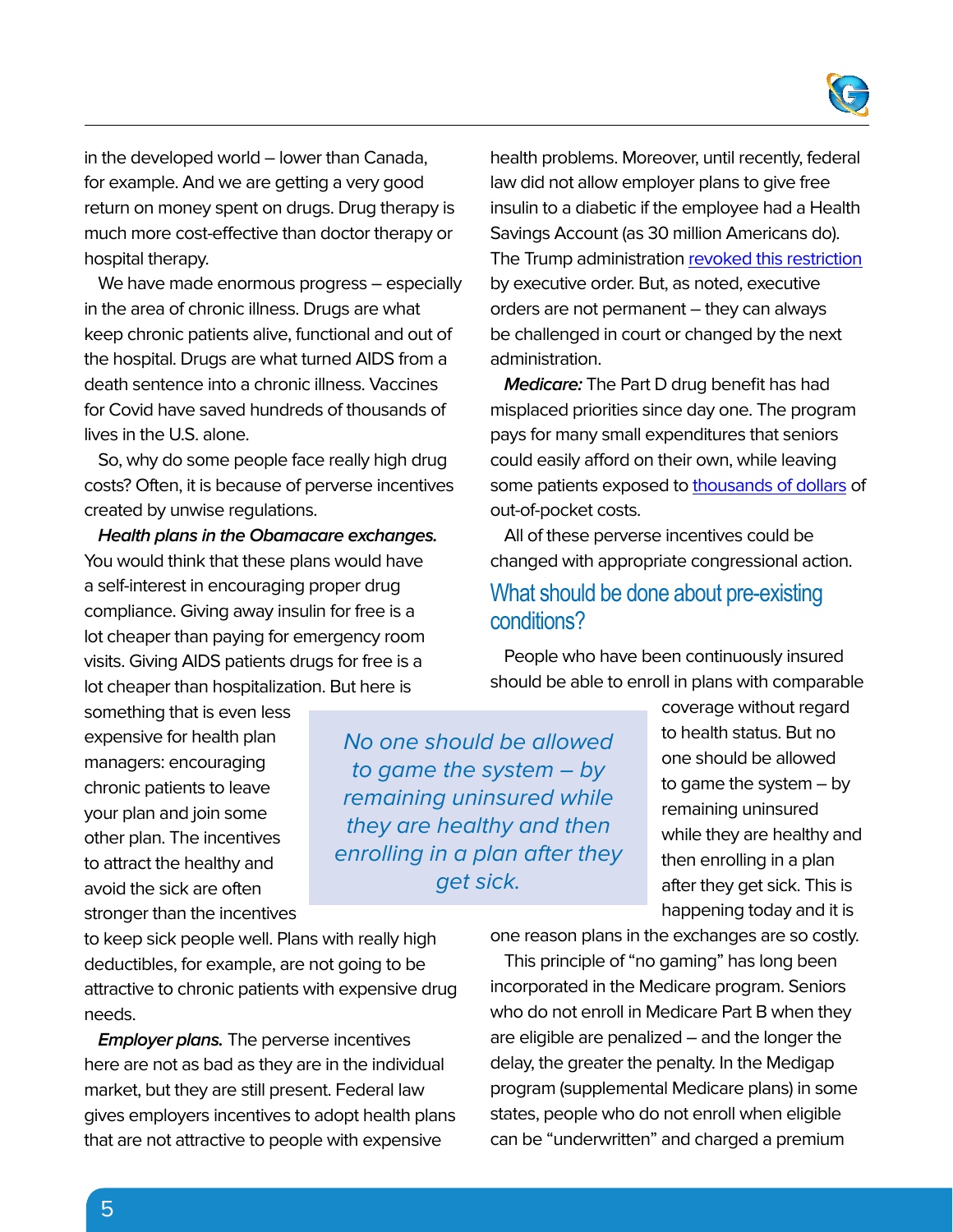# **Q & A on Health Reform, A Voter's Guide**

that reflects their health status.

Although Obamacare was sold as a remedy for discrimination against pre-existing conditions, in fact it has become a trap. Patients who enroll and find they are not getting the care that was promised are stuck – for another 12 months. People whose health conditions change after enrollment are also stuck – until the next open enrollment period.

With adequate risk adjustment and centers of excellence that specialized in chronic diseases, there is no reason why we could not have [continuous open enrollment](https://www.forbes.com/sites/johngoodman/2020/09/30/here-are-solutions-for-pre-existing-conditions/?sh=4e0f98595600).

At a minimum, when enrollees' health conditions change, they should be encouraged to switch to the plans best suited for their new condition.

A market for chronic care should not be a once-a-year phenomenon. It should be an ongoing feature of the health care system.

#### Why is it so hard to find out the price of health care?

In medical markets where patients pay out-ofpocket, [buyers always know the price](https://www.healthworkscollective.com/wp-content/uploads/2013/06/st349.pdf) in advance of purchase, and competition based on price and quality is normal. Cosmetic surgery and LASIK surgery are examples. In addition, when Canadians come to the United States for knee and hip replacements (to avoid long waits in their own country) they are almost always given package prices, covering all elements of their procedure – by American hospitals! In the thirdparty payer sphere, by contrast, providers rarely compete for patients based on price. When they

[don't compete on price](https://www.healthaffairs.org/do/10.1377/forefront.20110324.009787/full/), they [don't compete on](https://www.healthaffairs.org/do/10.1377/forefront.20110421.010444/full/)  [quality either](https://www.healthaffairs.org/do/10.1377/forefront.20110421.010444/full/).

Pursuant to an [executive order](https://galen.org/assets/Blase_Transparency_Paper_092719.pdf) signed by President Trump, hospitals are now required to post their prices for common procedures in a consumer-friendly manner, and that requirement has been upheld in the courts. Congress should codify this rule and encourage price and quality competition.

# Why can't seniors have the same options young people have?

About 30 million people have a Health Savings

A market for chronic care should not be a once-a-year phenomenon. It should be an ongoing feature of the health care system.

Account (HSA). They and their employers can make tax-free contributions to these accounts, and they are used to pay for expenses not paid by a third-party payer. The balances grow tax-free and people get to keep, for other uses, money they don't spend on medical care.

However, this opportunity vanishes when individuals become eligible for Medicare. How does that make sense?

The appropriate account for seniors should be called a "Roth  $HSA$ " – with after-tax deposits and tax-free withdrawals for any purpose. (That means there would be no new tax subsidy here.)

## Why can't people in the Obamacare exchanges have the same options other people have?

Right now:

- They don't have Health Savings Accounts. (The appropriate account for these people is also a [Roth HSA.\)](https://www.goodmaninstitute.org/wp-content/uploads/2016/05/Roth-Health-Savings-Accounts.pdf)
- They don't have access to direct primary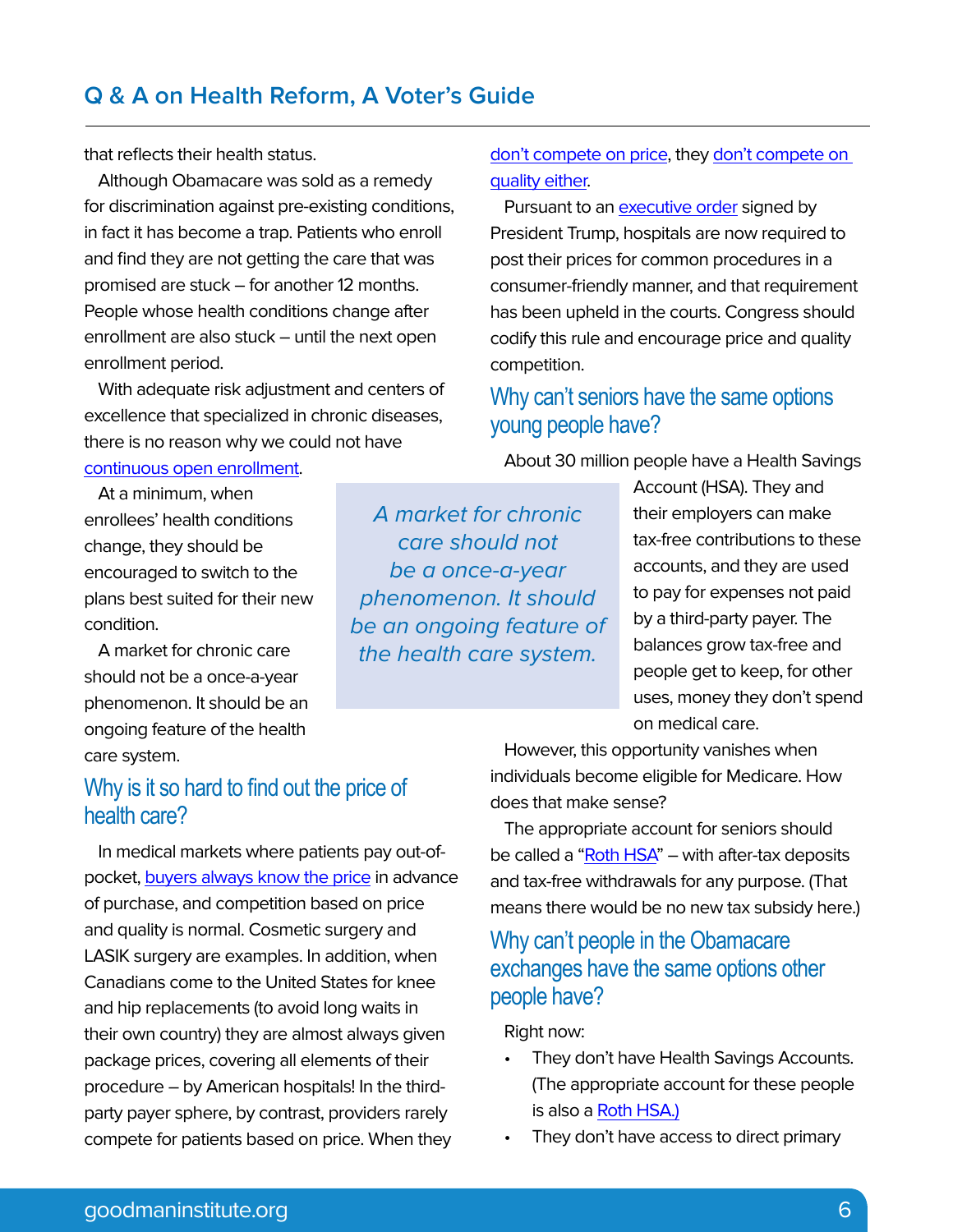

care physicians, which would sometimes enable them to avoid the emergency room at nights and on weekends.

- They don't have access to health plans that specialize in their health care needs, as seniors in Medicare Advantage do.
- They don't have the ability to switch plans when their health condition changes (a problem that could be solved by continuous open enrollment).

All these problems could be solved with appropriate reform.

#### What did Obamacare really accomplish?

Prior to the Covid pandemic, almost all the increase in health insurance coverage under Obamacare was actually increased enrollment in Medicaid. Whether you regard this development as good or bad, it's not what voters were

promised. Because Medicaid pays the lowest rates to providers, many doctors won't see Medicaid patients. Those who do tend to push Medicaid patients to the rear of the waiting lines.

Meanwhile, most of the money spent on private coverage has accomplished very little. Despite spending

more than \$50 billion a year on subsidies in the individual health insurance market, the increase in coverage prior to the pandemic was anemic. Dividing the small increase in the number of people with individual private insurance by the amount of Obamacare subsidies spent to encourage enrollment, we spent about [\\$25,000](https://blasepolicy.org/the-disappointing-affordable-care-act/)  [of subsidy](https://blasepolicy.org/the-disappointing-affordable-care-act/) every year for every newly insured individual, or \$100,000 for a family of four. Moreover, if we consider the offsetting reduction

A better use of Medicaid money would be to create Health Savings Accounts that families could use to purchase primary care at market prices.

in employer-provided coverage over the same period (partly as a result of Obamacare), you could argue that the entire \$50 billion was money down the drain.

#### Is there an alternative to Medicaid?

Yes. And it's needed.

Almost [one-third of doctors](https://www.statnews.com/2017/12/28/medicaid-physicians-social-contract/) are not accepting any new Medicaid patients. Also, these patients are not allowed to top up Medicaid payment rates and pay market prices (the way they do with Food Stamps at the grocery store). That means they don't have access to MinuteClinics and other convenient sources of care. All too often they must turn to the emergency rooms of safetynet hospitals, where waiting for hours is normal.

Studies show that low-income families value Medicaid as little as [20 cents on the dollar](http://scholar.harvard.edu/files/hendren/files/finkelstein_hendren_luttmer_mcaid_welfare_june_16_2015.pdf). That means if you offered Medicaid enrollment or a

> cash payment equal to one-fifth the cost of Medicaid, a great many families would take the cash. That may explain why so many who are eligible for enrollment never bother to do so – [662,000 in Texas alone](https://www.dallasnews.com/opinion/commentary/2022/04/23/medicaid-isnt-serving-texas-patients-well-expanding-it-would-be-a-mistake/).

One reason for such low enrollment may be that uninsured low-income families

tend to get about 80 percent as much care as those who are insured, and 80 percent of that is free.

A better use of Medicaid money would be to create Health Savings Accounts that families could use to purchase primary care at market prices. We could also use Medicaid money to give low-income families a tax credit – enabling them to purchase the same health plans that middle-income families have.